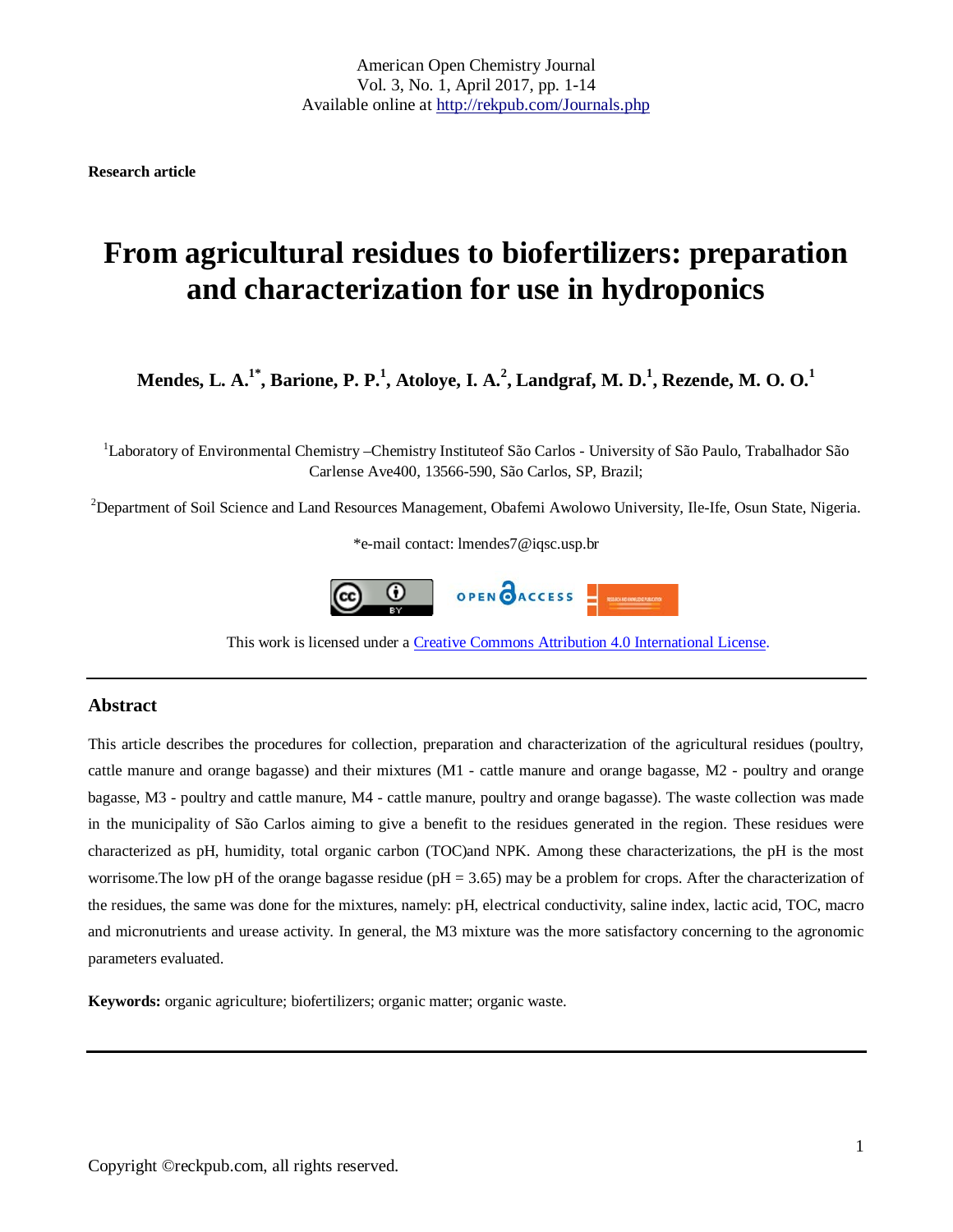## **Introduction**

Currently, large amounts of chemical fertilizers and pesticides are being used by farmers to obtain a better yield of various crops [1]. However, the continuous and excessive use of these chemical fertilizers and pesticides changes the soil structure and can cause health problems to consumers [2].

An useful and cost-effective practice is the biofertilizers employment prepared from the aerobic or anaerobic digestion of organic materials to replace mineral fertilizers, mainly because of the growing demand for new production technologies, which should have a trade-off between lowering costs and improving quality for human and environmental health. In addition, the farmer himself can produce these products, saving of imported inputs and promotes improvements in environmental sanitation [3].

Biofertilizers are bioprotectors from a decomposition process of organic matter in water, resulting in a liquid waste. A biofertilizer acts as a fertilizer, stimulating insect repellent (increases the resistance of plants) and diseases controller.

According to Santos (2001)[4], biofertilizer is the name given to the liquid effluent obtained from aerobic or anaerobic fermentation of organic matter and water, while Medeiros and Lopes (2006)[3] define it as the final residue of the fermentation of organic compounds containing living cells or latent microorganisms (bacteria, yeasts, filamentous fungi and algae) and their metabolites.

The use of biofertilizers in hydroponic crops can be an environmental friendly alternative for the supply of nutrients, particularly for relatively short cycle crops such as lettuce. These compounds are rich in nutrients, in addition,they possess bioactive compounds [3], and almost all necessary macro and microelements for a healthy plant nutrition [5].

One of the problems in agriculture is the inadequate disposal of organic waste: in addition to the large area occupied, farmers lose nutrient rich material that could be a viable alternative for the replacement of fertilizers used in crops.

The region of São Carlos is characterized by intense agropastoral activity, in which the extensive cattle and feedlot cattle has important role. These activities generate organic wastes that can be used as feedstock for the production of biofertilizers, yielding final products with different chemical properties.

Cattle manure in natura is widely used as organic fertilizer, but the composting process makes it more stable and optimizes their fertilizing properties [6].

Orange is among the most produced and consumed fruit in the world, whose production exceeds 80 million tons/year. The orange peel is the main by-product of processing, corresponding to about 45% of the total weight of the fruit and can become a major problem for industry because decays very fast during storage.

The poultry production is now an activity in expansion and the region of São Carlos undergoes changes, including the implementation of poultry in small and medium-sized properties. The production of broilers, in this region, as well as the production of vegetables in greenhouses, are facts that put as productive pole and gave a new aspect to the small farmer. The use of poultry for biofertilizer production promotes both the environmental sanitation, and decrease adverse impacts on soil, water and air [7].

The aim of this paper was to prepare and characterize biofertilizers from organic residues produced in a large scale, in order to give a benefit to these products with respect to the hydroponic production of lettuce.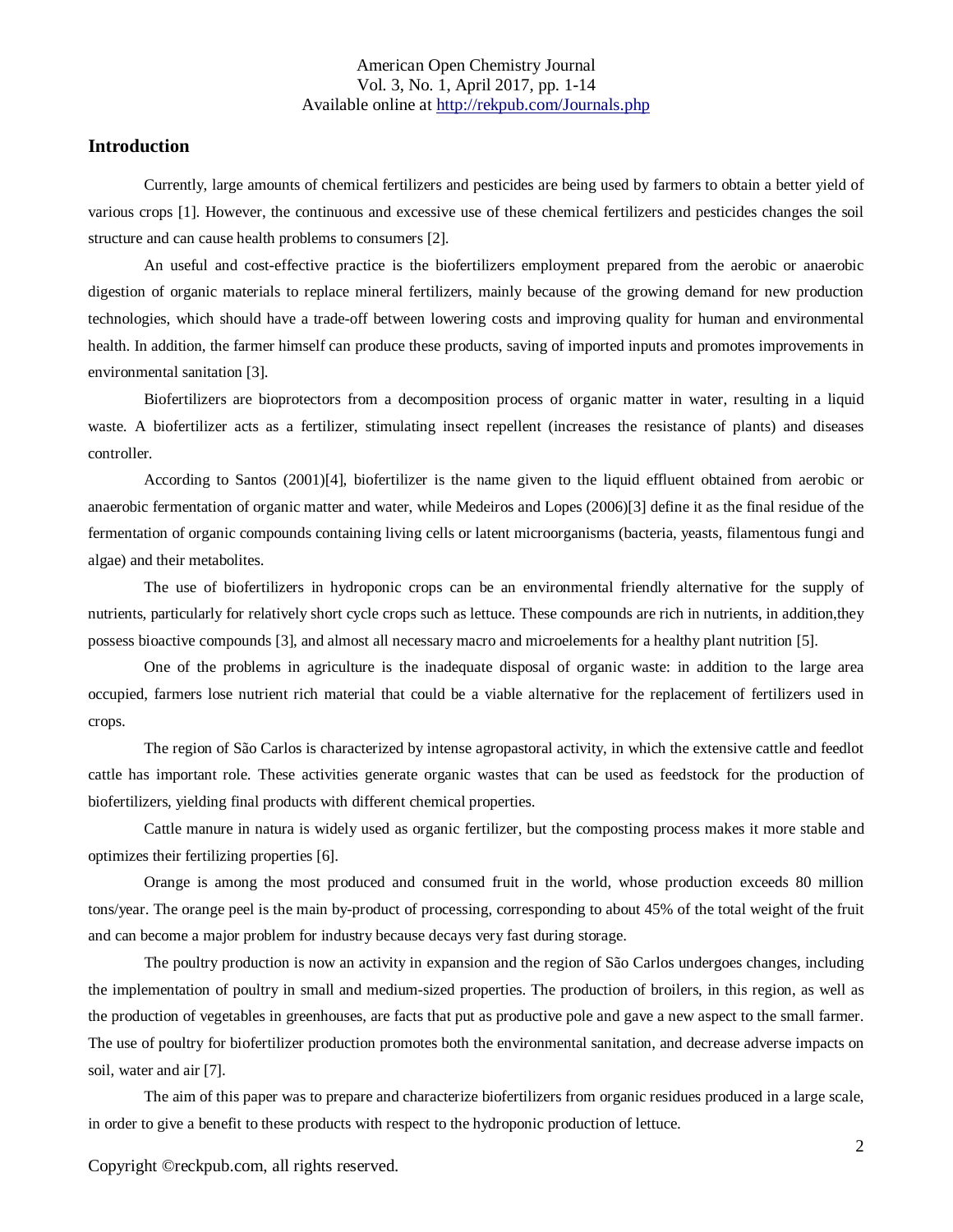## **Materials and Method**

The experiments were mountedin plastic barrels in triplicate, in predetermined volumes, to which the residues were mixed in their proportions corresponding to each treatment. The mixtures were: cattle manure + orange bagasse  $(M1)$ ; poultry + orange bagasse (M2); cattle manure + poultry (M3) and cattle manure + poultry + orange bagasse (M4). The residues were mixed in equal amounts (v/v or v/v/v). For the biofertilizer, 20% by volume of each mixture and 80% of water (40 liters  $= 32$  liters of water  $+ 8$  liters of the mixture containing the residues) were used. Each mixture was homogenized twice a day to avoid rotting and left to rest without contact with sun light or rain. Samples were collected for characterization on days 1, 15, 30, 40, 50 and 60 for further comparisons. According to MEDEIROS et al. (2003) [8], the biofertilizer was ready for use from the 30th day, yet the collections continued to evaluate stabilization. The pH, electric conductivity, salt index, lactic acid, total carbon content, the nutrients NPK and Ca, Mg, Cu, Fe, Mn and Zn and urease activity were determined in order to evaluate the dynamics of agricultural residues transformation in biofertilizers.

The pH of the biofertilizers was evaluated with the aid of a probe, which allows the reading of pH in situ, i.e., at the time of collection.The determination of the electrical conductivity (EC) was performed by means of conductivity in the collected sample itself.The salt index (SI) was calculated based on the electrical conductivity of the biofertilizers taking into account the conductivity values of NaNO<sub>3</sub> according to the formula:

$$
SI(\%) = \frac{100 \times EC_{biofertilizers}}{EC_{NaNO_3}}
$$

Lactic acid in this experiment was determined according to the methodology described by Adolfo Lutz Institute (Brazil, 2005)[9] for milk, which estimates the lactic acid indirectly through the titratable acidity. This methodology consists in neutralizing the sample via titration in the presence of a predetermined alkali solution using phenolphthalein as indicator in alcoholic solution.

The total organic carbon was determined in an elemental carbon analyzer (TOC-VCPH) coupled to the solid samples module, SSM-5000A, SHIMADZU (with combustion detector), TOC determination was instrumental [10].

For the determination of N, P, K, Ca, Mg, Cu, Fe, Mn and Zn, the biofertilizers were first digested in a closed microwave oven (SpeedWave four - microwave digestion system with Built-in, non-contact temperature and pressure measurement). Nitrogen was determined as the total Kjeldahl nitrogen (TKN) by Hach® method 399 and phosphorus by Hach®method 480 [11].Potassium and others nutrients were analyzed by atomic absorption spectrometry.

To determine urease activity, 0.2 mL of toluene, 9 mL of THAM buffer pH 9.00 and 1 mL of 0.02 mol  $L^{-1}$  urea were added to 0.5 g of the Freeze-dried biofertilizer and then the mixture was incubated at 37°C for 2 h before the volume was made up to 50mL with KCl-AgSO<sub>4</sub>. The ammonium released was determined using steam distillation [12].

All determinations were performed in triplicate.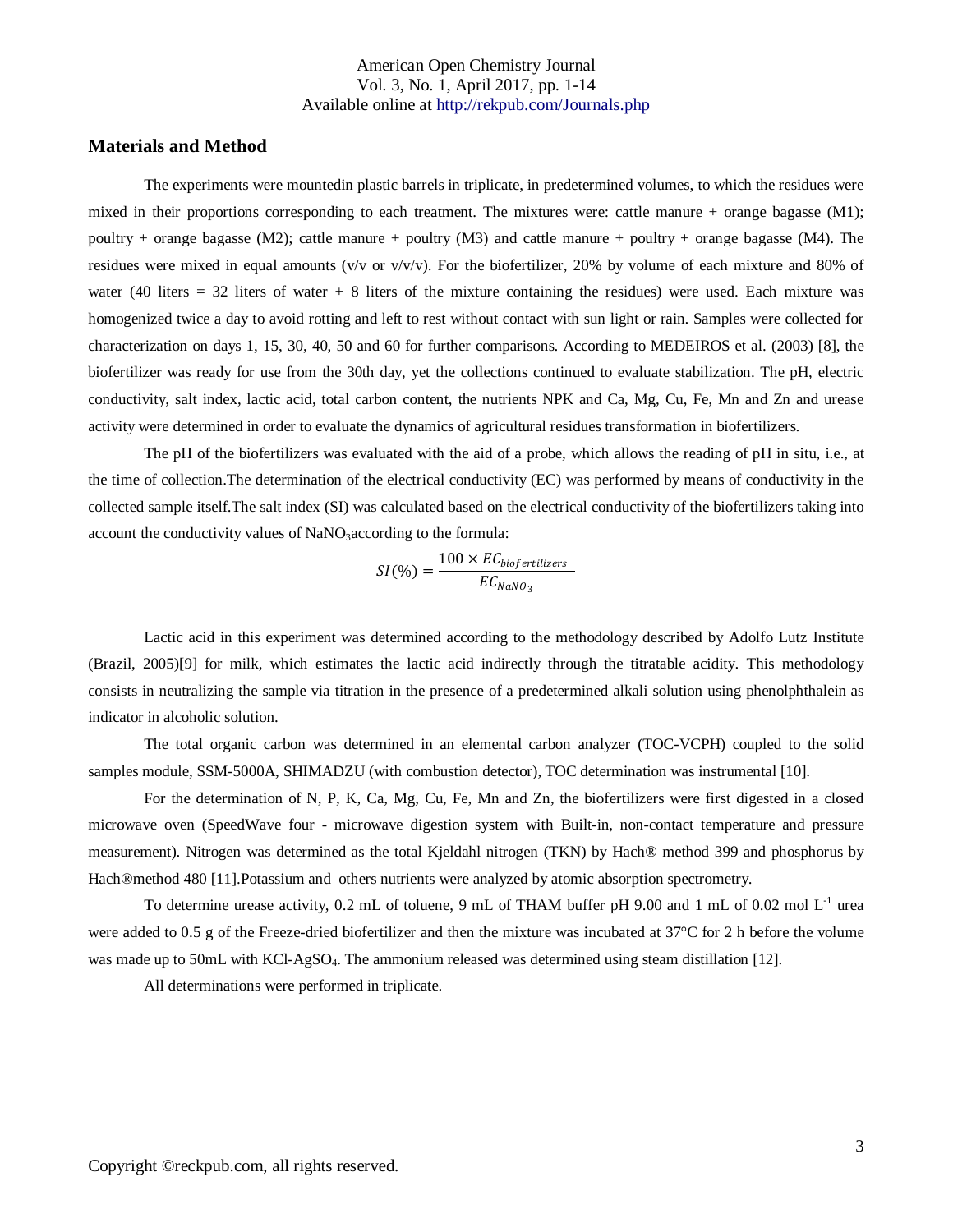### **Results and Discussion**

#### **Characteristics of theresidues**

For comparison purposes, the residues in natura were also characterized concerning to pH, humidity, total organic carbon and NPK (Table 1).

| <b>Attributes</b>          | Cattle manure          | Poultry                | Orange bagasse        |
|----------------------------|------------------------|------------------------|-----------------------|
| $pH$ in CaCl <sub>2</sub>  | $10.27 \pm 0.04$       | $8.48 \pm 0.0$         | $3.65 \pm 0.02$       |
| Humidity $(\% )$           | $9.53 + 0.06$          | $11.90 + 0.09$         | $9.07 \pm 0.07$       |
| $TOC (mg kg-1)$            | $48,626.67 \pm 932.28$ | $57,256.67 \pm 930.07$ | $70.863.33 \pm 2.000$ |
| $N$ (mg kg <sup>-1</sup> ) | $423.33 + 10.41$       | $807.5 + 48.8$         | $316.5 + 40$          |
| $P$ (mg kg <sup>-1</sup> ) | $4.056.39 \pm 65.22$   | $4,905.33 \pm 27.98$   | $3,825.74 \pm 60$     |
| $K(mg kg-1)$               | $3.5 + 0.06$           | $5.0 + 0.01$           | $2.0 + 0.01$          |

**Table 1 -** Attributes the in natura residues before fermentation.

As we can see, each residue presented specific characteristics. Cattle manure andpoultrypresent a basic character due to the constituents of their structure. Already the orange bagasse is acid, this was already expected because the presence of citric acid.

The values of nitrogen, potassium and phosphorus are very important because these nutrients are essential for the growth of crops. We can observe from the Table 1 that the poultry presents the highest values for these macronutrients, this does not mean that this residue was the best, because during the fermentation process they may have been mineralized making them unavailable. Once again, it is worth remembering that these attributes change when the mixtures are performed and consequently the fermentation, since one will interfere in the composition of the other throughout the process.

Next, the results will be discussed for the biofertilizers formed.

#### **Hydrogen potential (pH)**

As can be seen in Figure 1, mixtures containing orange bagasse (M1 and M2) in their composition practically maintained their acidic values of pH, going from 3.76 to 4.87 in M1, and from 4.41 to 5.24 in M2. This may be due to the presence of the citric acid in the residues, which hinders or even prevents the process, leaving the acidic mixture throughout the period. For these mixtures, these values are detrimental to hydroponic crops becausethey prevent the absorption of nutrients, since this occurs in the pH range of 5.5 to 7.0.

In M3, where the orange bagasse was not present, it can be seen that the initial pH value ( $pH = 5.48$ ) already starts near the ideal range of nutrient uptake reaching the end of the process near neutrality with a pH equal to 7.01, showing that in relation to pH, M3 was the best mixture among all.

M4 although it still has 1/3 of orange bagasse on its composition, also contained poultry, which helped the mixture to ferment and reaching pH values close to 6.45.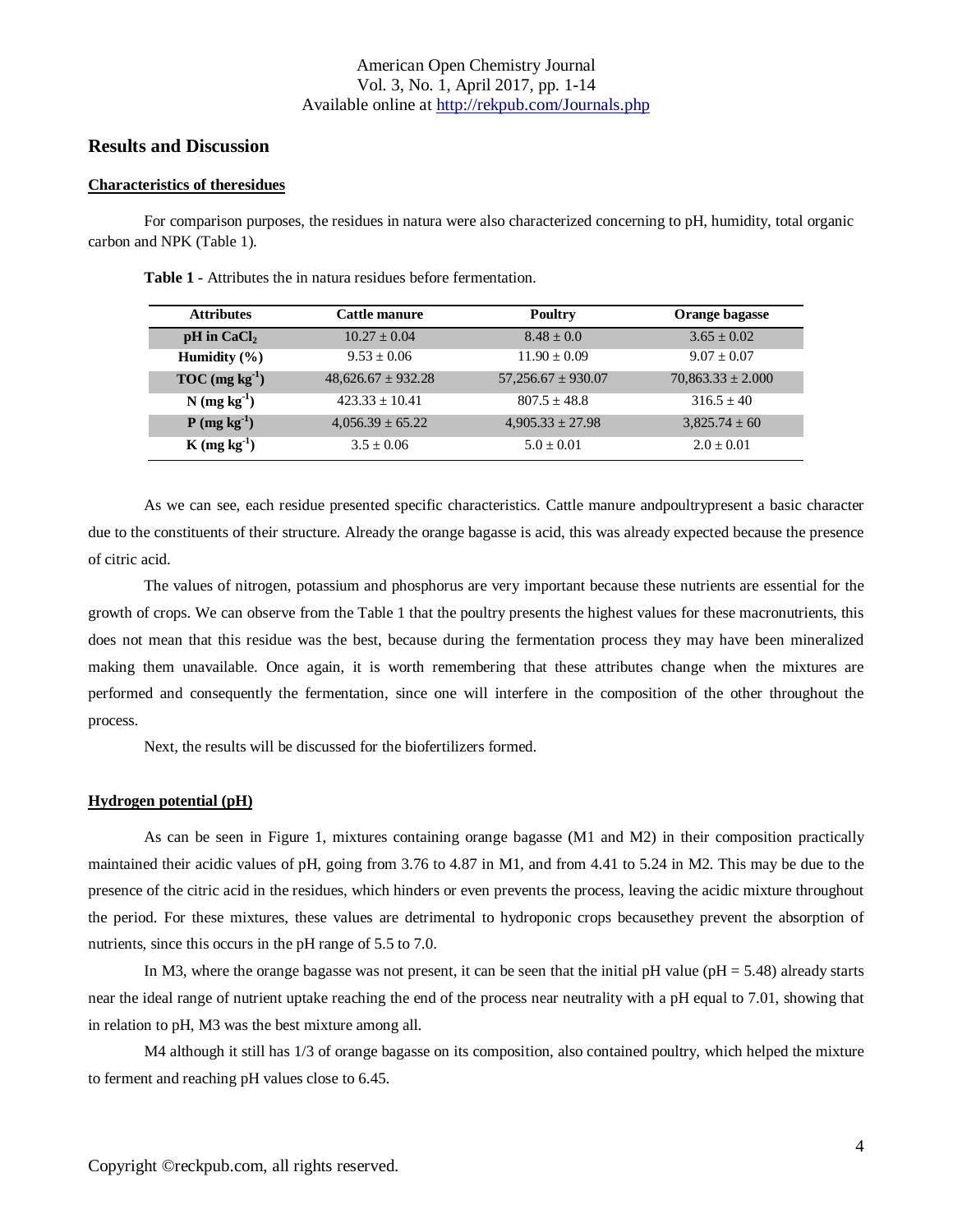

**Figure 1 -** pH values of the samples in the mixtures M1, M2, M3 and M4 during the fermentation process. M1 - cattle manure and orange bagasse; M2 - poultry and orange bagasse; M3 - poultry and cattle manure; M4 cattle manure, poultry and orange bagasse.

#### **Electric conductivity (EC)**

The determination of the EC of the biofertilizers was done to estimate the total ion content in solution, based on the principle that the resistance to the passage of electric current, under standard conditions, decreases proportionally with the increase in the concentration of salts, that is, the greater the presence of nutrients, which are conductive in solution, the higher the conductivity.

As observed in the Figura 2, the eletric conductivity increased until  $50<sup>th</sup>$  day, showing that until this stage the nutrients are becoming more available. In addition to this, we can see that the last collection had lower conductivity values than previous ones in all mixtures, this is an indicative that the process can be interrupted. Among the mixtures, M3 was the one that presented the highest conductivity values in all processes, it being understood that this mixture may be more nutritious in relation to others.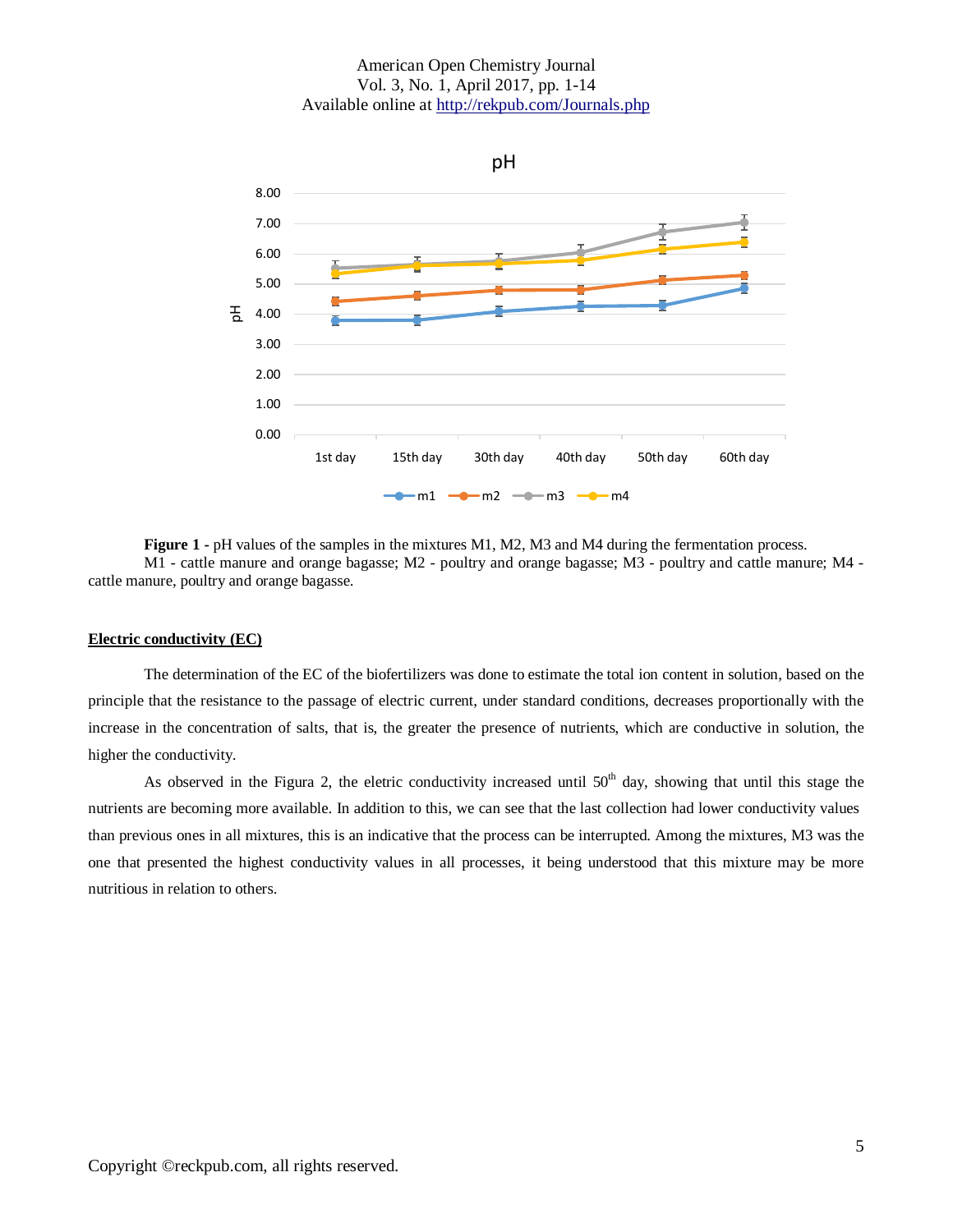

**Figure 2** - Values of the electrical conductivity ( $\mu$ S cm<sup>-1</sup>) of the samples in the mixtures during the fermentation process.

M1 - cattle manure and orange bagasse; M2 - poultry and orange bagasse; M3 - poultry and cattle manure; M4 cattle manure, poultry and orange bagasse.

#### **Salt index (SI)**

This is related to the electric conductivity of biofertilizers. Salt index shows an estimate of the available amount of salts in the soluble medium. Amixture with more available salts is expected to be more nutritious.

As can be seen in Figure 3, it appears that the salt index behavior did not have many variations throughout the collections. What we can perceive is that among the mixtures, once again M3 presents higher values of SI. From  $15<sup>th</sup>$  day to  $60<sup>th</sup>$  day, M3 presented values even larger than NaNO<sub>3</sub> (material used as comparison standard), reaching its highest value on the 50th day (SI = 111.63  $\pm$  0.12%), showing that poultry and cattle manure contribute to the nutritional value of this mixture.

We can also observe that the mixture M2 had the second best SI values. This may be related to the fact that M2 and M3 present 50% of poultry, a material rich in nutrients showing a tendency of this residue to provide nutrients in the medium throughout the process.

Once again,with M1 the worst results were obtained. There is practically no variation throughout the process. We can relate this to the fact that orange bagasse along with cattle manure did neither contribute for a mixture capable of fermenting nor make the necessary nutrients available for the crops. The same can be observed for M4, having little variation of SI values, which means that these nutrients practically did not become available throughout the fermentation process, which makes the use of this mixture unfeasible.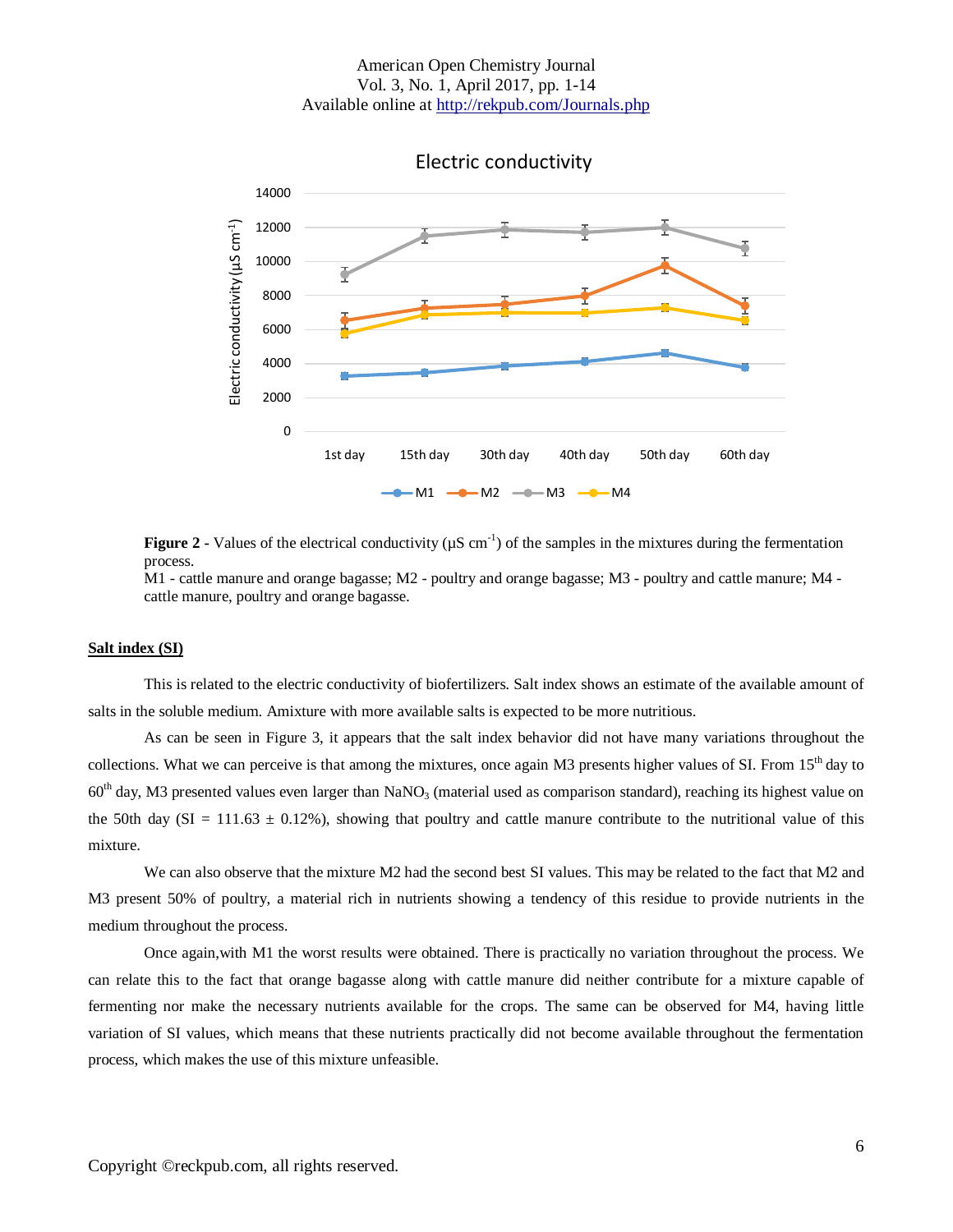

**Figure 3 -** Values of the salt index content of the samples in the mixtures during the fermentation process. M1 - cattle manure and orange bagasse; M2 - poultry and orange bagasse; M3 - poultry and cattle manure; M4 cattle manure, poultry and orange bagasse.

#### **Lactic acid (LA)**

Lactic acid is formed throughout the fermentation process, so an increase in the percentage of lactic acid is expected as the fermentation develops.

For lactic acid values shown in Figure 4, there was a large difference when compared the first day with the others, as expected. While the collection made on the first day of preparation was almost zero for all mixtures, from the second collection made on  $15<sup>th</sup>$  day of fermentation, values increased significantly reaching close to 0.16%. This attribute is directly related to the fermentation of biofertilizers, that is, while LA values are increasing, this shows a tendency that the fermentation is occurring, and the decrease of this attribute may be related to a decrease of the fermentation process or even its inhibition.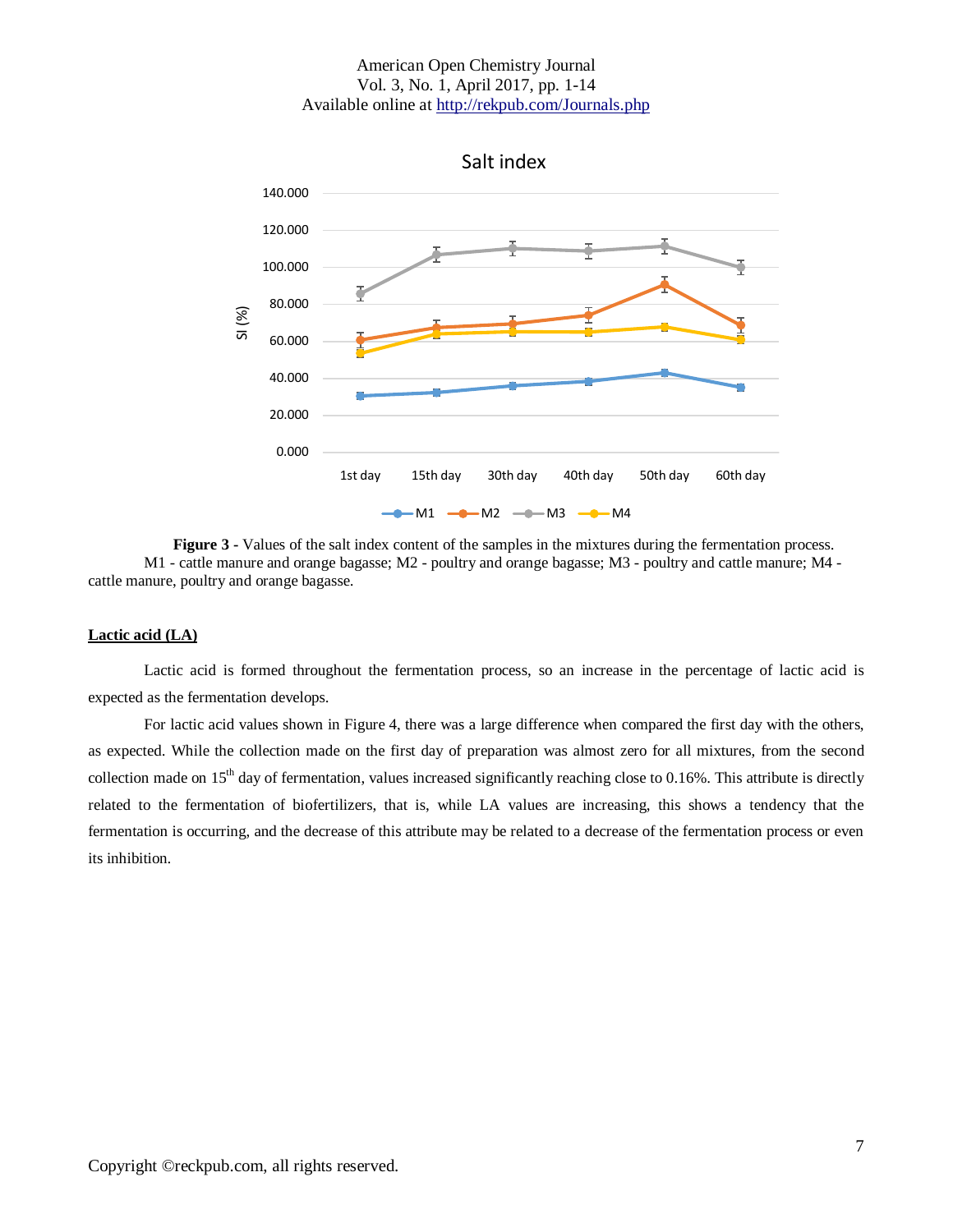

**Figure 4 -** lactic acid values of the samples in the mixtures during the fermentation process.

M1 - cattle manure and orange bagasse; M2 - poultry and orange bagasse; M3 - poultry and cattle manure; M4 cattle manure, poultry and orange bagasse.

#### **Total organic carbon (TOC)**

The determinations of total organic carbon were made to predict the organic matter content present in the biofertilizers, which is directly linked to the fertility of the product (Figure 5). M3 presented a continuous increase in the total organic carbon content during the fermentation process.



Total organic carbon

**Figure 5 -** Values of the total organic carbon content of the prepared mixtures. M1 - cattle manure and orange bagasse; M2 - poultry and orange bagasse; M3 - poultry and cattle manure; M4 cattle manure, poultry and orange bagasse.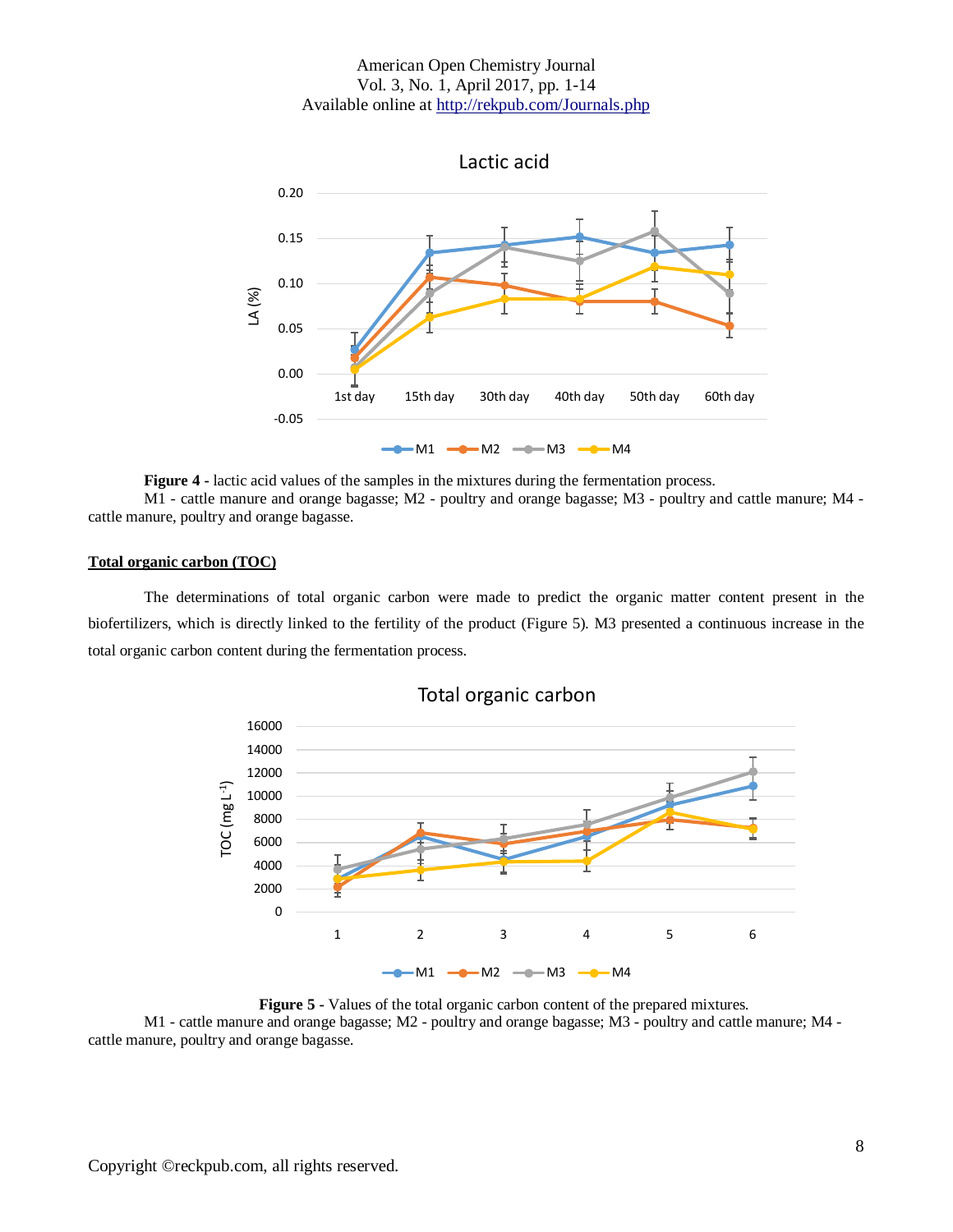#### **Macro and micronutrients**

Macronutrients are of fundamental importance in the vegetative growth. Nitrogen, phosphorus and potassium possess an important nutritional role in the plant growth.

The nitrogen data in Figure 6 show that for all the mixtures there was an increase of the total Kjeldahl nitrogen concentration in the first 30 days of the fermentation process. It means that during this period there was formation of organic nitrogen, being that in M2 and M3 this increase was more expressive, showing that poultry is a nitrogen rich residue able to meet the needs of plants.

It can be observed that from the  $30<sup>th</sup>$  day, except for M1, the nitrogen concentrations began to decrease, indicating a possible mineralization.

The Ministry of Agriculture, Livestock and Food supply in its normative instruction nº25 of 2009 reports that for NPK in nutrient solution for hydroponics there is no maximum or minimum value indicated, only requires that the product must contain in its label the specifications of each nutrient.



**Figure 6** – Total KjeldahlNitrogen values in mg  $L^{-1}$  for biofertilizers prepared with organic residue. M1 - cattle manure and orange bagasse; M2 - poultry and orange bagasse; M3 - poultry and cattle manure; M4 cattle manure, poultry and orange bagasse.

The lack of nitrogen in the initial phase of the vegetative growth can delay the growth and, consequently, the production, besides making the leaves with a pale green coloration.

Phosphorus is one of the direct agents of the formation of chlorophyll and increases the root development, giving the plant greater capacity to absorb the fertile elements of the soil.

The phosphorus data do not have a trend, being random throughout the process. What can be said is that for M1, M2 and M4 the final concentration of phosphorus on the last day was higher when compared to the first day, showing that even with the concentration variations throughout the process, at the end, phosphorus was more available than at the beginning of the process. For M3, this tendency to make phosphorus more available was not seen, since the concentration decreases at the end of the fermentation. This is another indicative that the process can be interrupted at the  $50<sup>th</sup>$  day at the most.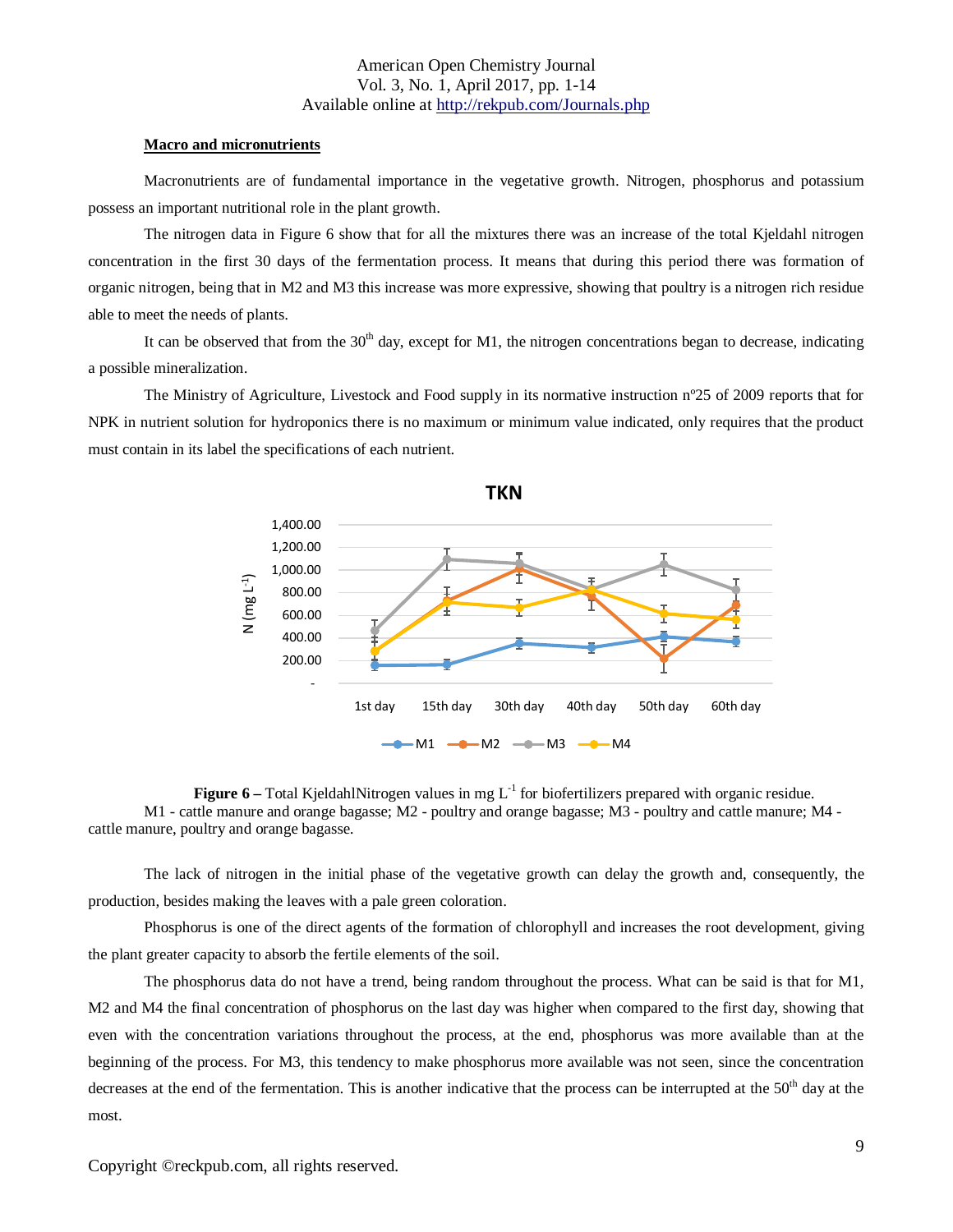

**Figure 7 -** Phosphorus values in phosphate form in mg  $L^{-1}$  present in biofertilizers.

M1 - cattle manure and orange bagasse; M2 - poultry and orange bagasse; M3 - poultry and cattle manure; M4 cattle manure, poultry and orange bagasse.

Differently from the nitrogen and phosphorus data, the potassium (Figure 8) showed a gradual increase throughout the monitored time, with the highest concentrations in M3 in the whole process. We can say that M1 and M2 practically had the same behavior all the time. For all the mixtures, the concentration remained the same practically the whole fermentative process.

It is worth remembering that the variation between the values present earlier is because no situation was forced, although everything was done in protected environment, all the preparation was in real scale, without external interferences.





M1 - cattle manure and orange bagasse; M2 - poultry and orange bagasse; M3 - poultry and cattle manure; M4 cattle manure, poultry and orange bagasse.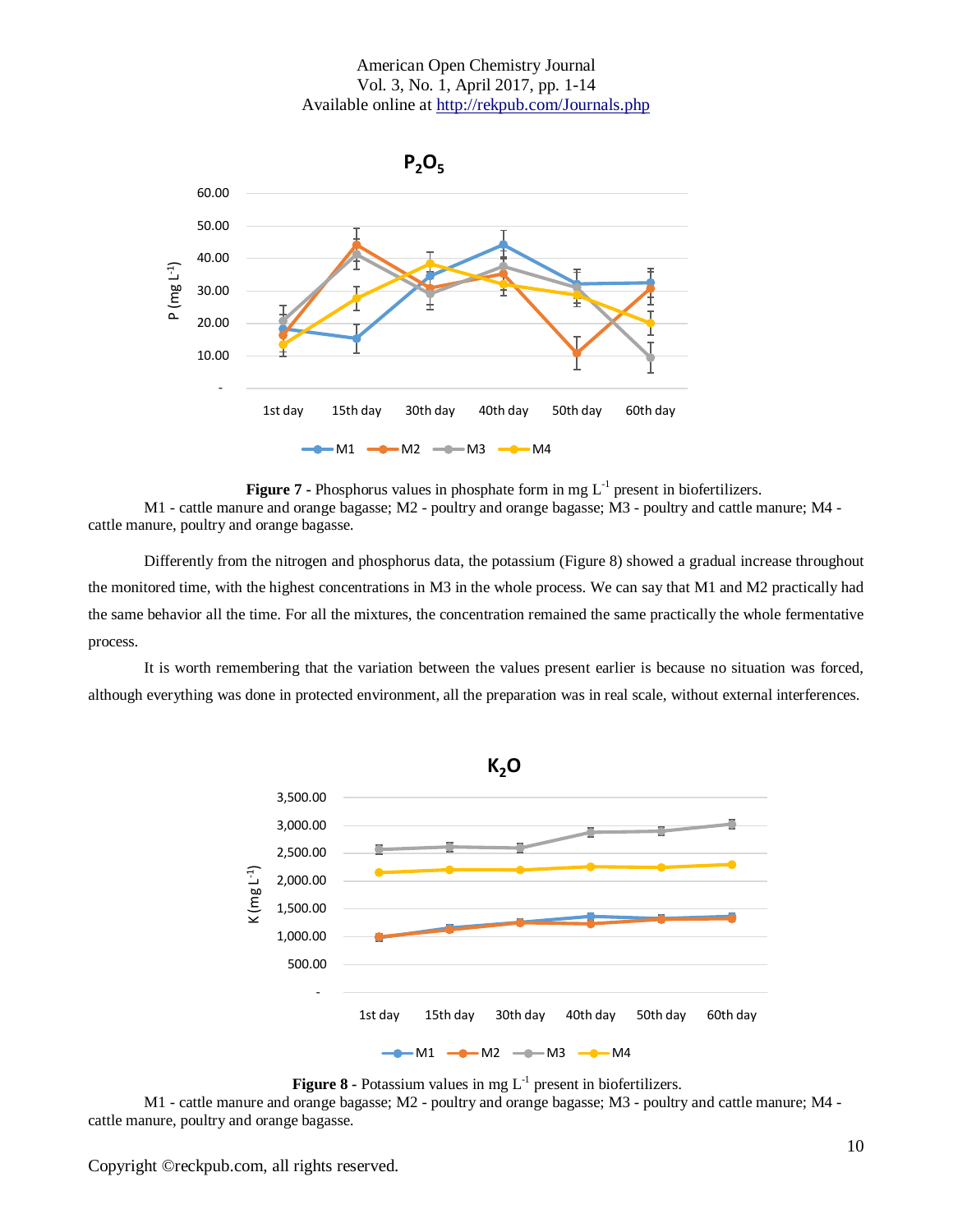For Ca, Mg, Cu, Fe, Mn and Zn, all mixtures had an increase in their availability throughout the fermentation process. This is good for the nutritional character of biofertilizers, showing that fermentation helps in releasing the nutrients making them available.

With the results shown in Figure 9, we can observe that for all nutrients, M3 presents the highest nutritional availability at the end of the process. By showing for these attributes,M3 tends to be more nutritious in relation to others. Calcium and magnesium, also known as exchangeable bases, in all mixtures were the most commonly found nutrients. This is a positive factor for the nutritional character of biofertilizers, since the two nutrients are an indispensable nutritive cations for the growth of plants.



**Figure 9 -** Graphs of micronutrients comparingM1, M2, M3 and M4.

M1 - cattle manure and orange bagasse; M2 - poultry and orange bagasse; M3 - poultry and cattle manure; M4 cattle manure, poultry and orange bagasse.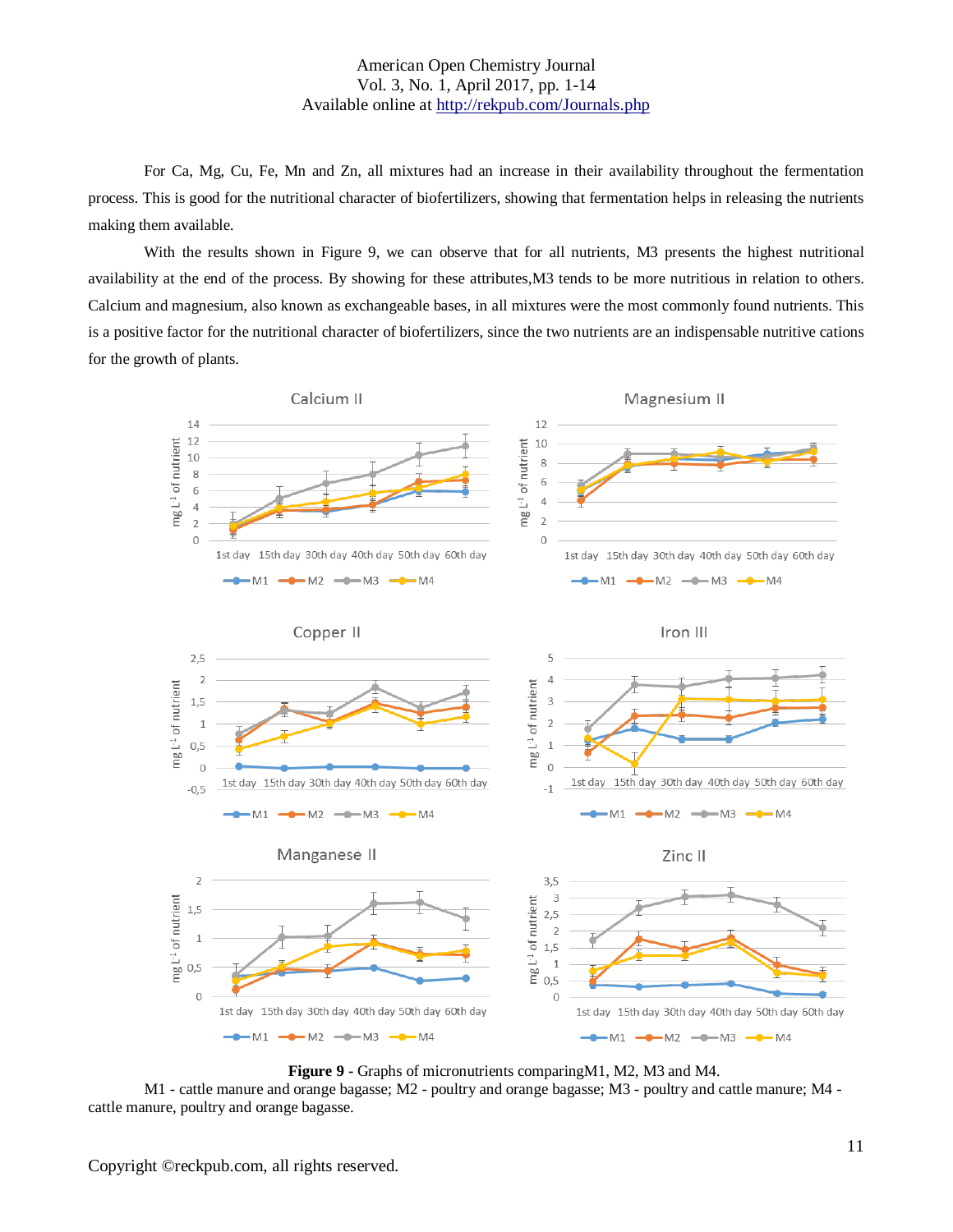Unlike other nutrients, manganese and zinc do not show significant results in mixtures, ie, these elements do not follow a trend seen in the other micronutrients. This may be due to the interference of the other elements in their availability, and a likely competition for the active sites, with manganese and zinc cations less interacting with the biofertilizer in question.

#### **Urease**

Urease assay is used in predicting the release of nitrogen from organic amendments when added to the soil. The urease activity was highest in M3 (Figure 10).





This is an indication of the disappearance of ammonium, which can act as inhibitor. The biofertilizers in M1 and M3 showed higher urease activity suggesting cattle manure has a favored urease activity or the degradation of cattle manure gave rise to the formation of nitrogen substrate susceptible to use by this enzyme [13][14].According to the data of TKN (Figure 6), with can suppose that the contribution of organic nitrogen is the most important factor in TKN values.

#### **Conclusion**

The period of formationof the biofertilizers influenced all the analyzed attributes.

The biofertilizers containing poultry(M2, M3 and M4) presented the highest nutrient values as well as the best pH and electric conductivity.

In all analyzed attributes, M3 was the mixture that had better results when compared to others, being an indicative that this mixture will give a better agronomic value for the hydroponic lettuce cultivation.

In order to prove the best bifertilizer in relation to the productivity of lettuce hydroponic planting, the next step of this study will contemplate the aplicattion of the mixtures in the culture mentioned.

Thus, we recommend a careful evaluation of the adopted agricultural practice (hydroponics), in order to monitor the growth of lettuces and thus evaluate the nutritional balance of each mixture.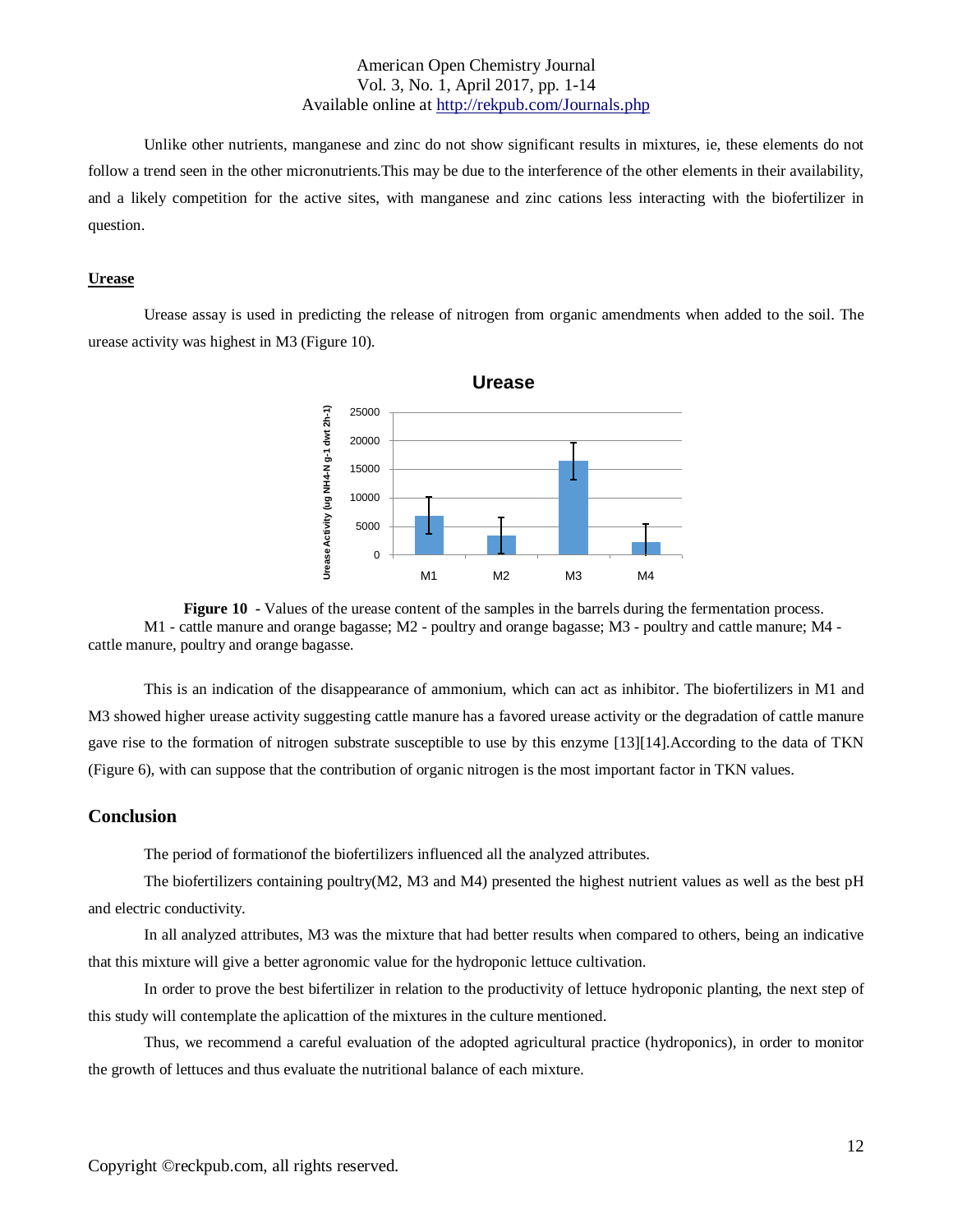# **Acknowledgement**

The authors would like to acknowledge to FAPESP (São Paulo Research Foundation), process number 2016/11658-5; CNPq (National Council for Scientific and Technological Development), process number 306715/2013-9 and CAPES for financial support.

# **References**

[1] JOSHI, R.; VIG, A.P. Effect of Vermicompost on Growth, Yield and Quality of Tomato (Lycopersicum esculentum L), African J. Basic & Appl. Sci. v. 2, n. 3-4, 2010, p. 117-123.

[2] ASGHAR, H.N.; ISHAQ, M.; ZAHIR, Z.A.; KHALID, M.; ARSHAD, M. Response of radish to integrated use of nitrogen fertilizer and recycled organic waste. Pak. J. Bot. v. 38, n. 3, 2006, p. 691-700.

[3] MEDEIROS, M.B. de; LOPES, J. de S. Biofertilizantes líquidos e sustentabilidade agrícola. Bahia Agrícola, v.7, 2006 p. 24-26.

[4] SANTOS, A. C. V. A ação múltipla do biofertilizante líquido como ferti fitoprotetor em lavouras comerciais. In: Hein, M. (org.). ENCONTRO DE PROCESSOS DE PROTEÇÃO DE PLANTAS: CONTROLE ECOLÓGICO DE PRAGAS E DOENÇAS, 1. 2001, Botucatu. Livro de Resumos... Botucatu: Agroecológica, 2001. p.91-96.

[5] SILVA, A.F.; PINTO, J.M.; FRANÇA, C. R. R. S.; FERNANDES, S. C.; GOMES, T. C. de A; SILVA, M. S. L. da; MATOS, A. N. B. Preparo e uso de Biofertilizantes Líquidos. Comunicado Técnico da Embrapa SemiÁrido, 2007, 130 p.

[6] FIALHO, L. L. Caracterização da matéria orgânica em processo de compostagem por métodos convencionais e espectroscópicos. 2007. 170 f. Tese (Doutorado em Ciências, Química Analítica) – Instituto de Química de São Carlos, Universidade de São Paulo, São Carlos, 2007.

[7] NASCIMENTO, G. A. Z. Gestão de resíduos em propriedade rural: utilização de resíduos avícolas para a produção de energia e biofertilizante. 2011. 113 f. Dissertação (Mestrado) – Escola de engenharia Mauá do Centro universitário do Instituto Mauá de Tecnologia, São Caetano do Sul, 2011.

[8] MEDEIROS, M. B.; WANDERLEY, P. A.; WANDERLEY, M. J. A. Biofertilizantes líquidos. Revista Biotecnologia Ciência e Desenvolvimento, v. 31, 2003, p. 38-44.

[9] Instituto Adolfo Lutz (São Paulo). Métodos físico-químicos para análise de alimentos/coordenadores Odair Zenebon, Neus Sadocco Pascuet e Paulo Tiglea -- São Paulo: Instituto Adolfo Lutz, 2008 p. 1020.

[10] ZOZOLOTTO, T. C.; Zozolotto, H. C.; Silva, P. R. D.; Landgraf, M. D.; REZENDE, M. O. O. Validação de metodologia para determinação do extrato húmico total em matrizes sólidas. ANALYTICA, v. 61, p. 58-67, 2012.

[11] Dores-SILVA, P. R.; Silva, B. M.; ZOZOLOTTO, T. C.; LANDGRAF, M. D.; Rezende, M. O. O. Understanding the vermicompost process in sewage sludge: a humic fraction study. International Journal of Agriculture and Forestry, v. 4 (2), p. 94-99, 2014.

[12]Delgado, A., Solera del Río, R., Sales, D., J. L. García-Morales.. Study of the co-composting process of municipal solid waste and sewage sludge: stability and maturity. *Organic Waste Treatments: Safety Implications.*2004, p. 257-260.

[13] Kandeler, E., Poll, C., Frankenberger, W. T. and M. Ali Tabatabai. Nitrogen enzyme cycles. In: R. P. Dick, editor, Soil Enzymology. Agron. Monogr. 48. ASA and SSSA, Madison, WI. 2011, p. 211-245.